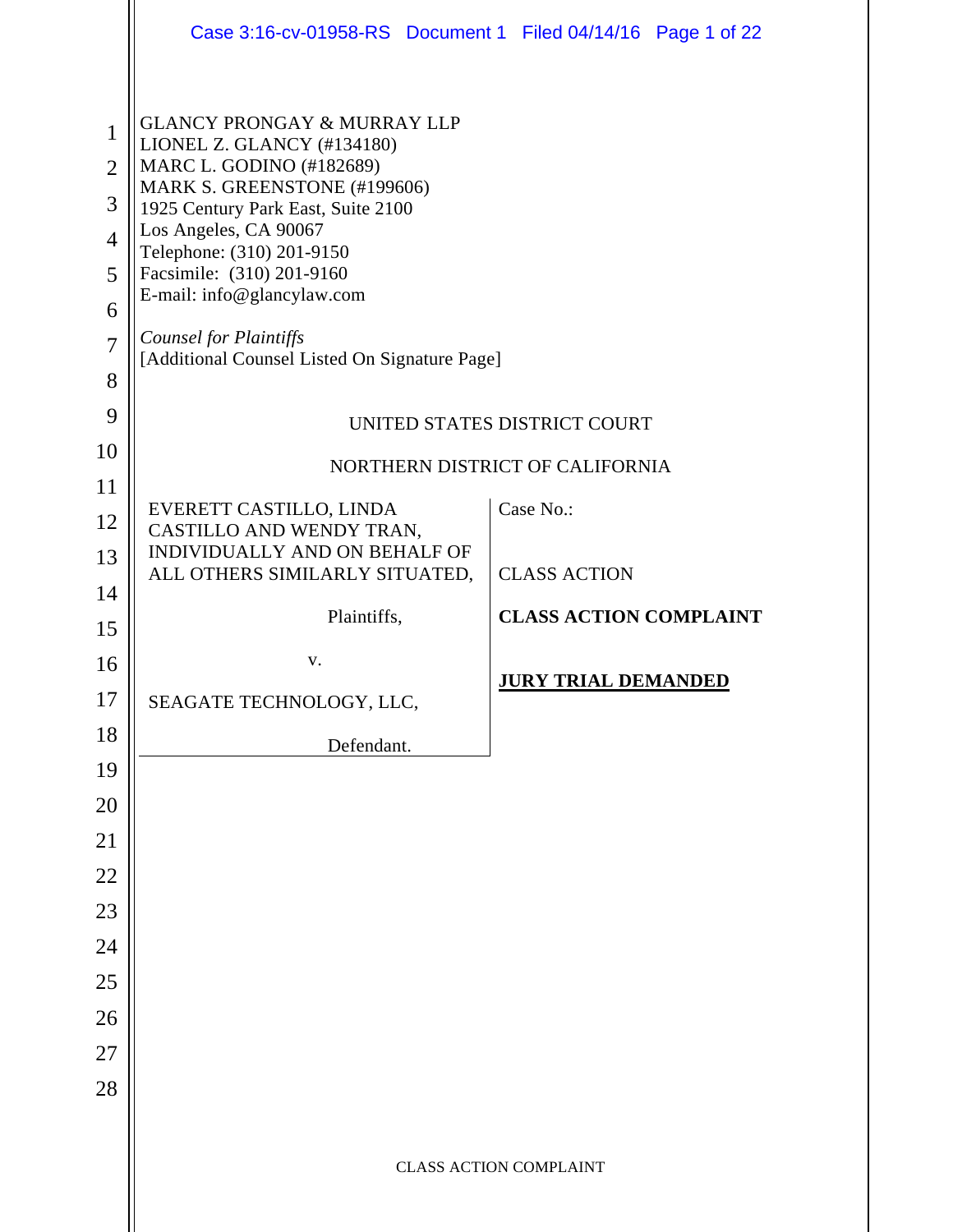Everett Castillo, Linda Castillo and Wendy Tran ("Plaintiffs"), individually and on behalf of all others similarly situated, file this Class Action Complaint against Seagate Technology, LLC ("Seagate"<sup>1</sup>) and allege the following based on personal knowledge, the investigation of counsel, and information and belief.

#### **INTRODUCTION**

1. On or about March 1, 2016, a Seagate employee responded to an Internet "phishing" scam by forwarding to unknown cybercriminals the 2015 Forms W-2 data for all of Seagate's and Seagate's affiliates' current and former employees ("Employees"). The Form W-2 data contained sensitive personally identifying information ("PII"), including names, addresses, salaries and, most importantly, Social Security numbers.

2. Almost immediately, the cybercriminals exploited Seagate's wrongful actions and filed fraudulent federal and state tax returns in the names of the Employees. Some Employees have learned that the cybercriminals filed fraudulent *joint* tax returns, using not only the Employee's Social Security number, but also the Employee's spouse's Social Security number. In order for the cybercriminals to have obtained Employees' spouse's Social Security numbers, Seagate would have had to have disclosed more than just the Form W-2 data for Employees. Seagate would have to have disclosed additional information, such as retirement fund or insurance beneficiary information that contained the PII of third parties ("Third-Party Victims").

- 23
- 25

<sup>27</sup> 28  $\overline{a}$ 1 As used herein, "Seagate" includes any Seagate affiliates and subsidiaries for which Seagate processed and/or stored the Employees' 2015 Forms W-2 or information included in the Employees' 2015 Forms W-2. Allegations that "Seagate" processed or provided an Employees' Form W-2, include Forms W-2 that were processed and/or distributed by Seagate's affiliates and subsidiaries.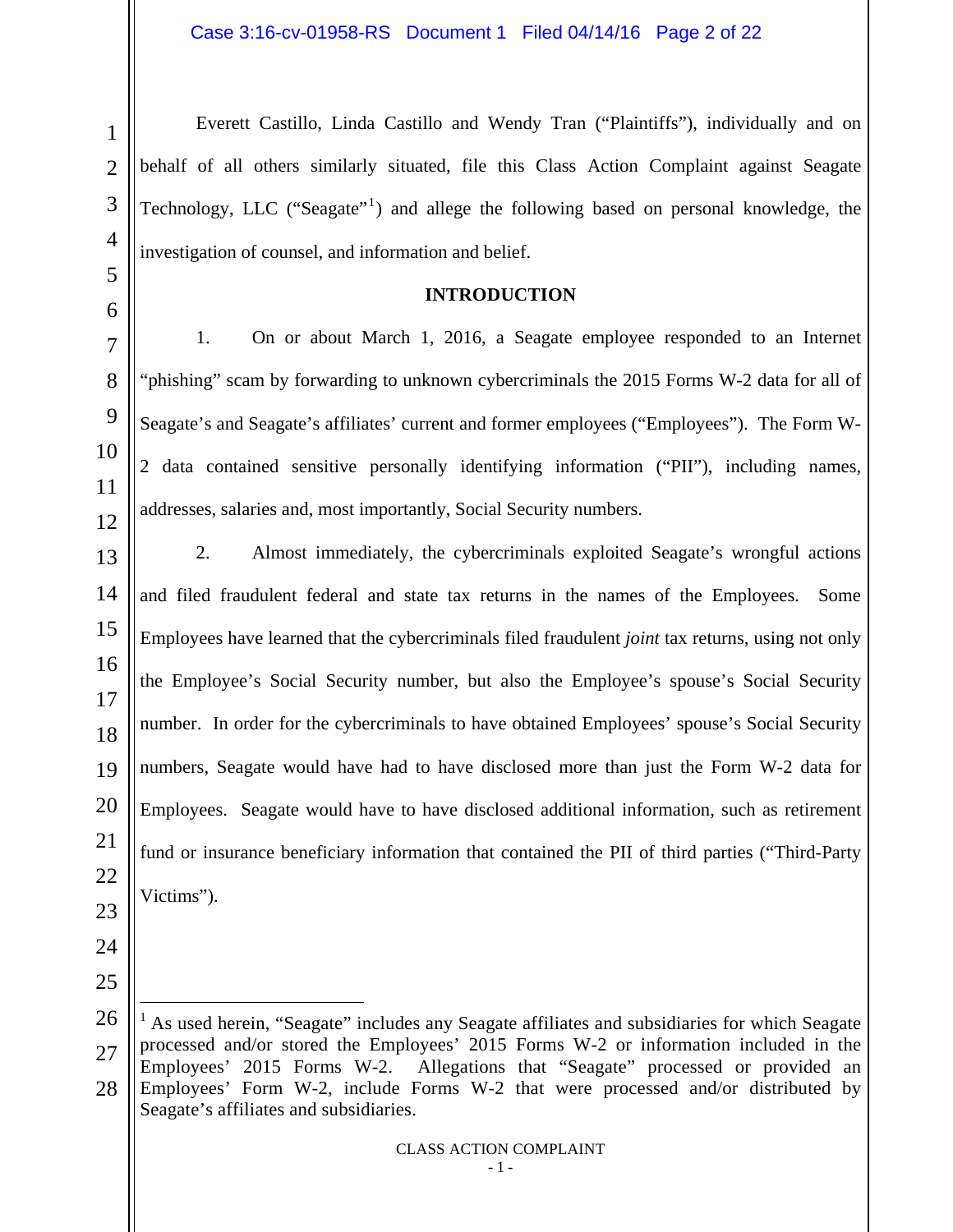## Case 3:16-cv-01958-RS Document 1 Filed 04/14/16 Page 3 of 22

3. No one can know what else the cybercriminals will do with the Employees' and Third-Party Victims' PII. However, the Employees and Third-Party Victims are now, and for the rest of their lives will be, at a heightened risk of identity theft. Many Employees and Third-Party Victims have already suffered out-of-pocket costs attempting to rectify fraudulent tax returns and engaging services to monitor and protect their identity and credit. Employees and Third-Party Victims will continue to suffer out-of-pocket costs in the future to protect and, if necessary, repair their credit and identity. By this action, Plaintiffs seek to hold Seagate responsible for the harm caused by its negligence.

#### **JURISDICTION AND VENUE**

4. This Court has jurisdiction over the claims in this action pursuant to 28 U.S.C. § 1332(d) because the amount in controversy exceeds \$5 million, exclusive of interest and costs, and members of the proposed classes are citizens of different states than Defendant Seagate.

5. This Court has personal jurisdiction over Seagate because Seagate maintains its principal place of business in this District, is registered to conduct business in California, and has sufficient minimum contacts with California.

6. Venue is proper in this District pursuant to 28 U.S.C. § 1391(b) because Seagate resides in this District and a substantial part of the events or omissions giving rise to Plaintiffs' claims occurred in this District.

#### **PARTIES**

7. Plaintiff Everett Castillo is a resident of California and an Employee. In 2015, Mr. Castillo was employed by Lyve Minds, Inc. ("Lyve"). Lyve was acquired by Seagate during 2015 and maintained as a Seagate subsidiary. Although Mr. Castillo received his 2015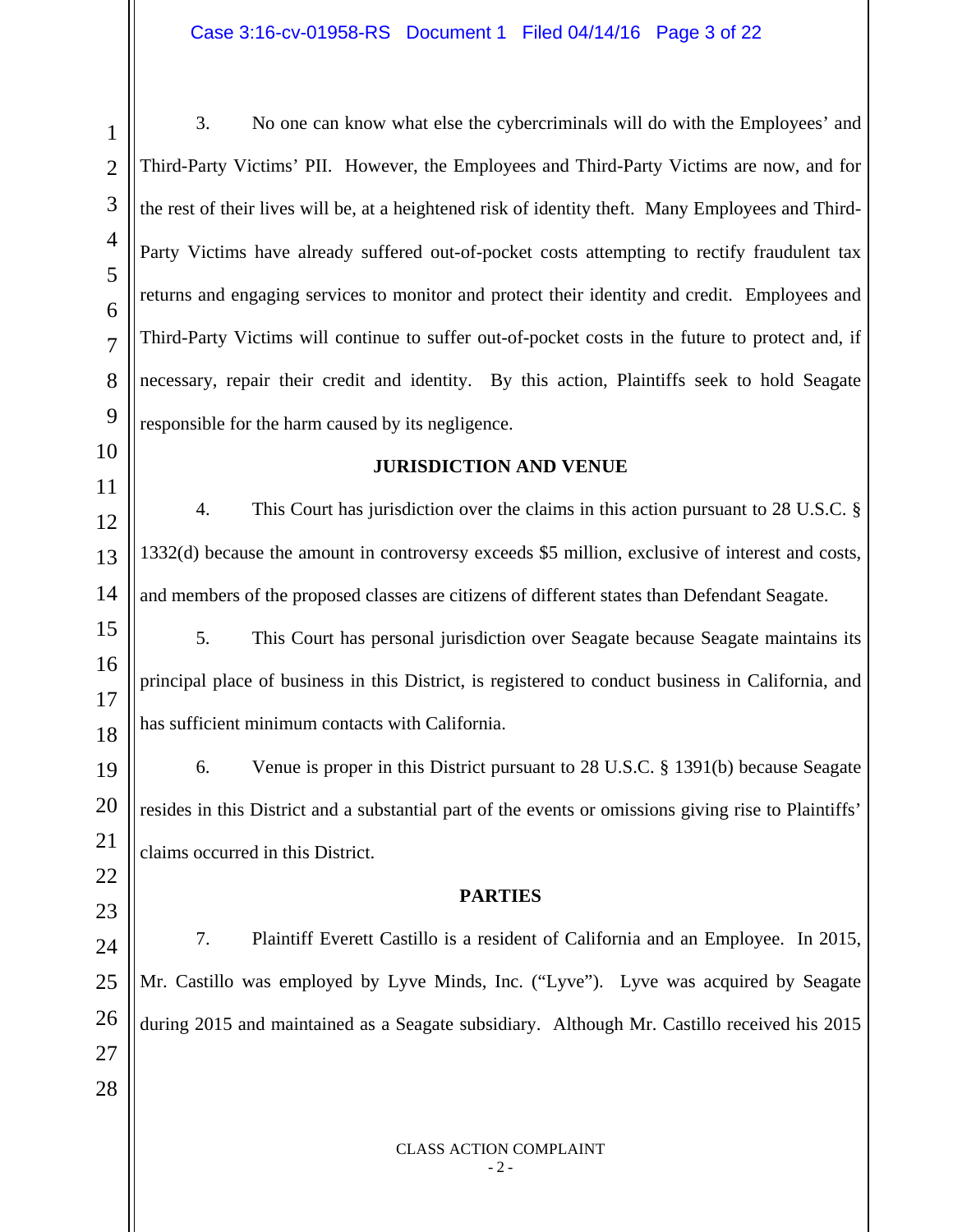Form W-2 from Lyve, Seagate had Mr. Castillo's Form W-2 data. Seagate informed Mr. Castillo that Seagate had disclosed his Form W-2 data in the Data Breach.

8. Plaintiff Linda Castillo is a resident of California and is married to Mr. Castillo. Linda Castillo did not work for Seagate or one of its affiliates. Ms. Castillo is a Third-Party Victim.

9. Plaintiff Wendy Tran is a resident of California and an Employee. In 2015, Ms. Tran was employed by Lyve, which was acquired by Seagate during 2015. Although Ms. Tran received her 2015 Form W-2 from Lyve, Seagate had Ms. Tran's Form W-2 data. Seagate informed Ms. Tran that Seagate had disclosed her Form W-2 data in the Data Breach.

10. Defendant Seagate Technology, LLC is a limited liability corporation organized under the laws of the state of Delaware with its principal place of business in Cupertino, California.

## **FACTUAL ALLEGATIONS**

11. Seagate has represented that on or about March 1, 2016, it discovered that it was the victim of a "phishing" scam (the "Data Breach"). According to Seagate, the Data Breach resulted in the release of PII for approximately 10,000 of its and its affiliates' current and former employees. In the Data Breach, Seagate provided to unknown cybercriminals the 2015 Forms W-2 data for all Employees. The Form W-2 data disclosed the Employees' names, addresses, compensation and, most importantly, Social Security numbers.

12. Almost immediately, the cybercriminals began to exploit the Employees' PII by, *inter alia*, filing false federal and state tax returns for some or all of the Employees. In some cases, the cybercriminals filed joint tax returns, on behalf of an Employee and his or her spouse. The false joint tax returns used the Employee's spouse's Social Security number. Form W-2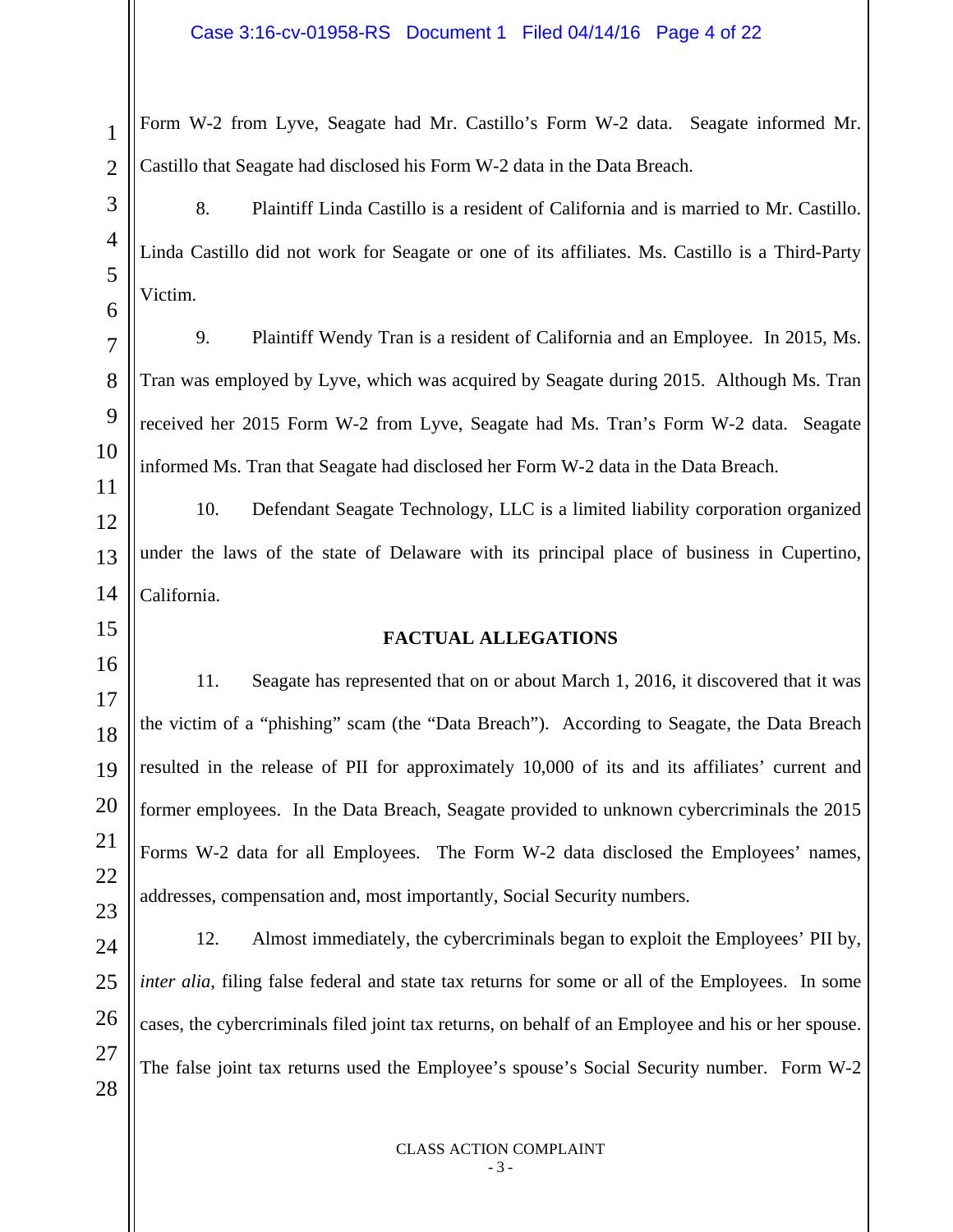## Case 3:16-cv-01958-RS Document 1 Filed 04/14/16 Page 5 of 22

data does not contain the Social Security number for spouses. The fact that the cybercriminals had obtained the Social Security number for at least some of the Employees' spouses suggests that Seagate disclosed in the Data Breach more information than just Form W-2 data.

4 5 6 7 8 9 13. The cybercriminals who obtained the Employees' and Third-Party Victims' PII may continue to exploit the data themselves and/or sell the data in the so-called "dark markets." Having obtained the Employees' and Third-Party Victims' names, addresses and Social Security numbers, cybercriminals can pair the data with other available information to commit a broad range of fraud in an Employee's name, including but not limited to:

a. obtaining employment;

b. obtaining a loan;

c. applying for credit cards or spending money;

d. filing false tax returns;

e. obtaining medical care;

f. stealing Social Security and other government benefits; and

g. applying for a driver's license, birth certificate or other public document. 14. In addition, if an Employee's or Third-Party Victims' Social Security number is used to create a false identification for someone who commits a crime, the Employee or Third-Party Victim may become entangled in the criminal justice system, impairing the Employee's or Third-Party Victim's ability to gain employment or obtain a loan.

15. For the rest of their lives, Plaintiffs and the class members will bear a heightened risk of all manners of identity theft.

26 27 28 16. The cybercriminals obtained the Employees' and Third-Party Victims' information through a typical "phishing" scam. Seagate has admitted that the cybercriminals

> CLASS ACTION COMPLAINT - 4 -

1

2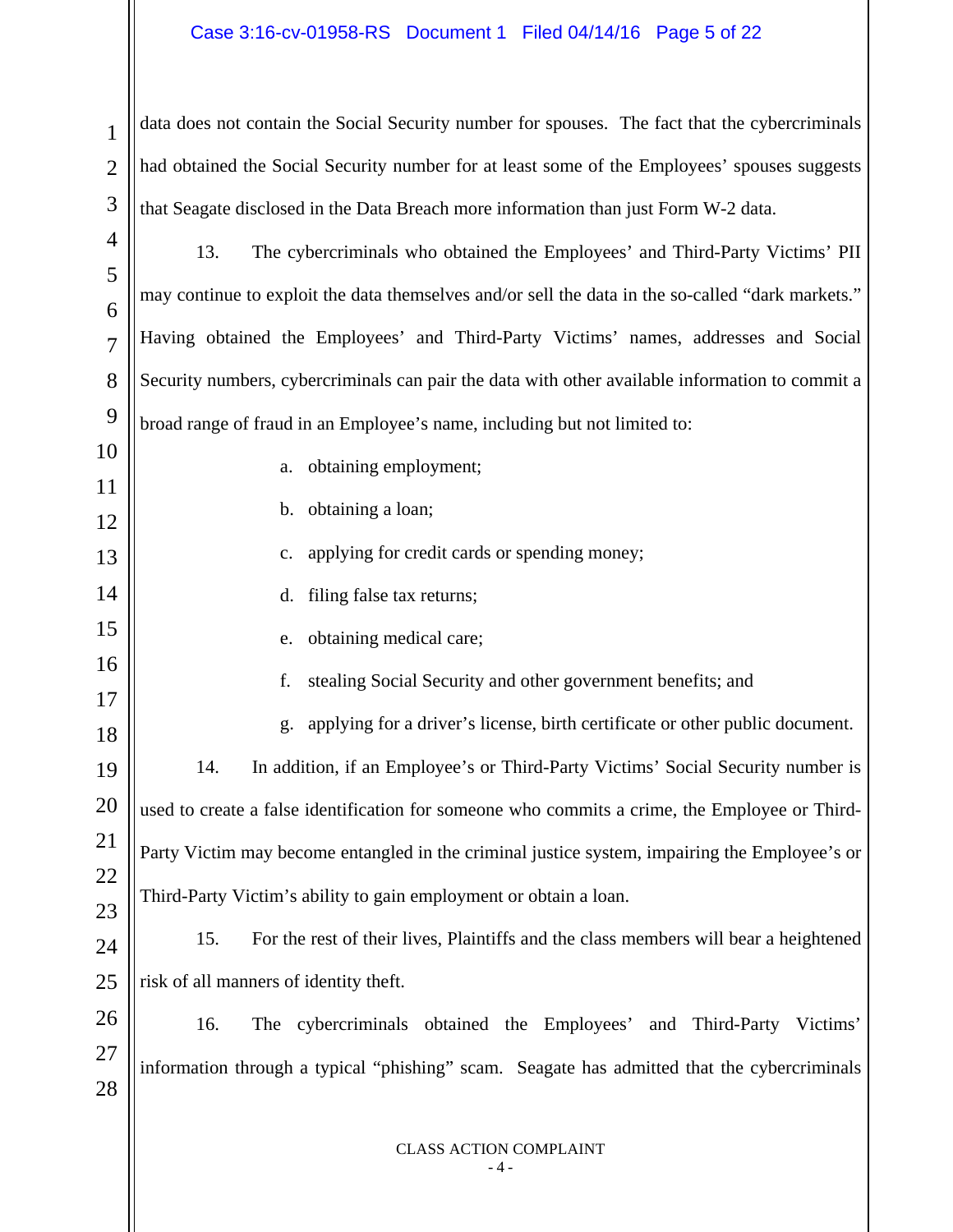### Case 3:16-cv-01958-RS Document 1 Filed 04/14/16 Page 6 of 22

sent bogus emails to human resources and payroll employees at Seagate and asked for copies of all of its 2015 Forms W-2 data. Due to the lack of training, procedures and controls in place at Seagate, at least one employee complied with the cybercriminals' request and forwarded copies of all of the Employees' Forms W-2 data to the cybercriminals.

17. Seagate has not made any comments about Third-Party Victims' PII.

18. Following discovery of the Data Breach, Seagate focused on protecting itself rather than the Employees who had been victimized. Current employees received an email from the company three days later on or about March 4, 2016, informing them that their personal information had been disclosed. Former employees did not receive notification from Seagate until much later. Seagate sent former employees a letter dated March 9, 2016 – which was often not received until Mach 15, 2006, informing them of the scam. Many of the former employees learned of the Data Breach through alternative sources. By the time current and former employees received notice of the Data Breach, many were already the victims of identity theft.

19. Seagate was not without warning of the phishing scam. Prior to the attack, Internet security researcher Brian Krebs warned of this precise scam on his Internet website. Krebs warned that as tax season approached Internet scammers were trying to scam various companies by sending false emails, purportedly from the company's chief executive officer, to individuals in the human resources and accounting departments and asking for copies of Forms  $W-2$  data. $^{2}$ 

20. Seagate's negligence in safeguarding the Employees' and Third-Party Victims' PII is exacerbated by the fact that the company touts the high level of security and encryption

2 "Phishers Spoof CEO, Request W2 Forms," Krebsonsecurity.com. http://bit.ly/25oAc2c.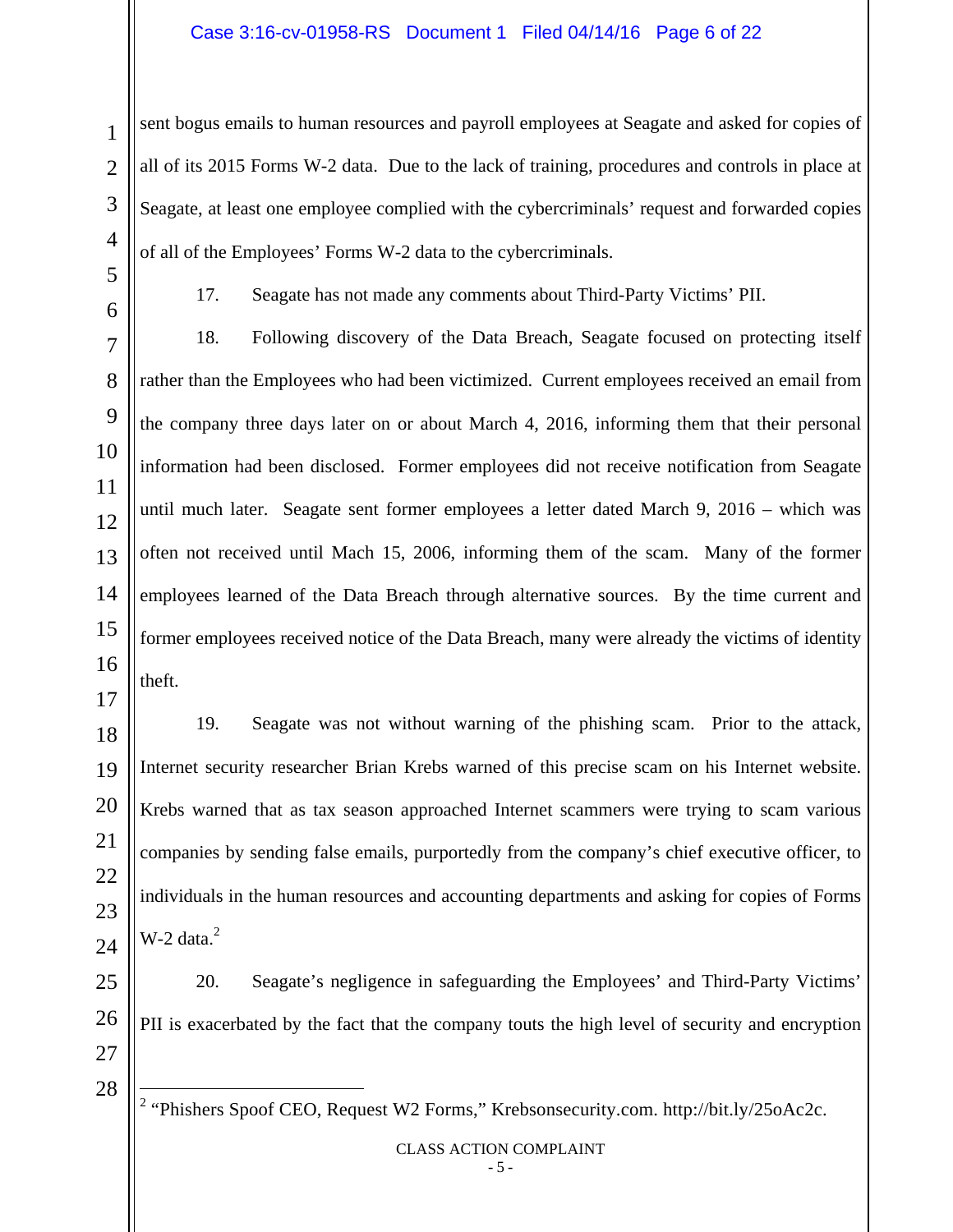features available with its own products. For example, Seagate's website describes the security features for its hard drives:

Secure your data with Seagate's portfolio of Self-Encrypting Drives (SED) for enterprise and PCs with options like Seagate Instant Secure Erase (ISE) for painless drive retirement and the world's only FIPS 140-2 validated hard drive solution. Choose the level of 'data-at-rest' security that's right for you. Seagate Secure<sup>TM</sup> Technology<sup>3</sup>

21. Seagate conceded its fault in the Data Breach. Seagate's Chief Financial Officer wrote in a March 4, 2016 email to employees: "This mistake was caused by human error and lack of vigilance, and could have been prevented."

**Seagate's Current and Former Employees Have Been Damaged** 

# 10

11

12

13

14

15

16

17

18

19

20

1

2

3

4

5

6

7

8

9

22. The Employees were obligated to provide Seagate with sensitive personal information, including their Social Security numbers. In addition, in order to obtain certain benefits, such as retirement plan or insurance benefits, Employees must provide Seagate with PII for their beneficiaries as well. Seagate had a duty to protect that information against wrongful disclosure to third parties. Seagate failed to comply with its duties to its current and former employees and their beneficiaries by failing to implement policies and procedures to prevent cybercriminals and scammers from obtaining the Employees' and Third-Party Victims' PII.

23. As a result of the Data Breach, numerous Employees and Third-Party Victims have already suffered damages. In addition, the disclosure of an individual's Social Security number puts one at great risk of future fraudulent conduct. By pairing a Social Security number with someone's name, address and, perhaps, other readily available information, an identity thief can commit a broad range of fraud, including but not limited to a) obtaining

 $\overline{a}$ 3 http://www.seagate.com/solutions/security/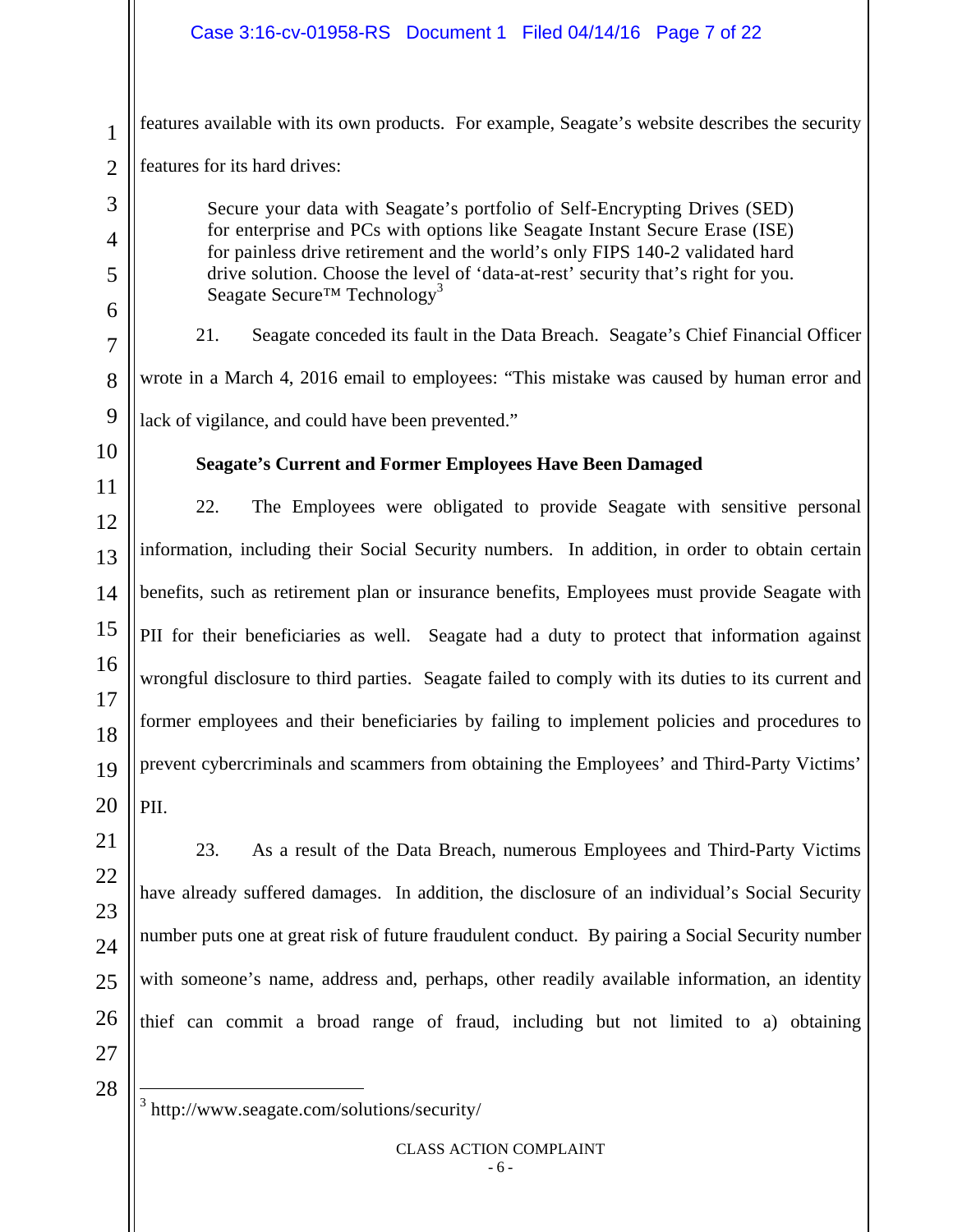## Case 3:16-cv-01958-RS Document 1 Filed 04/14/16 Page 8 of 22

unemployment; b) obtaining a loan; c) applying for credit cards or spending money under the victim's name; d) filing false tax returns; e) obtaining medical care; f) stealing Social Security and other government benefits; and g) applying for a driver's license, birth certificate or other public document. Any of these activities can cause significant financial and emotional harm to a victim. Even if the victim applies for and receives a replacement Social Security number, he or she will not be free from risk.

24. Plaintiff Tran is an Employee whose 2015 Form W-2 data was disclosed by Seagate. When Ms. Tran learned about the Data Breach, she promptly investigated and learned that both a fraudulent federal tax return and a fraudulent state tax return had been filed on her behalf. Although Ms. Tran usually prepares and files her federal and state tax returns on her own, she retained the services of an accountant to assist with redressing the fraudulent tax returns and filing her 2015 federal and state returns. Ms. Tran will incur additional costs with respect to the accountant that she would not have had to pay, but for the Data Breach.

25. Ms. Tran has spoken with individuals at the California Franchise Tax Board to determine what she must do to file her state returns going forward, and she has received different advice. One individual told her that she cannot e-file her state taxes for the foreseeable future. Another individual told her that she can e-file, but if she is getting a state tax refund, she must call a certain telephone number to confirm the refund before the state will release it.

26. Although Seagate offered Ms. Tran (along with other Employees) two years of limited identity theft protection through Experian's ProtectMyID service, Ms. Tran is unable to take advantage of this service. Ms. Tran already has a subscription to ProtectMyID because she was a victim of a prior unrelated data breach. Experian informed Ms. Tran that she cannot create a second subscription. Further, her current ProtectMyID subscription will lapse in a few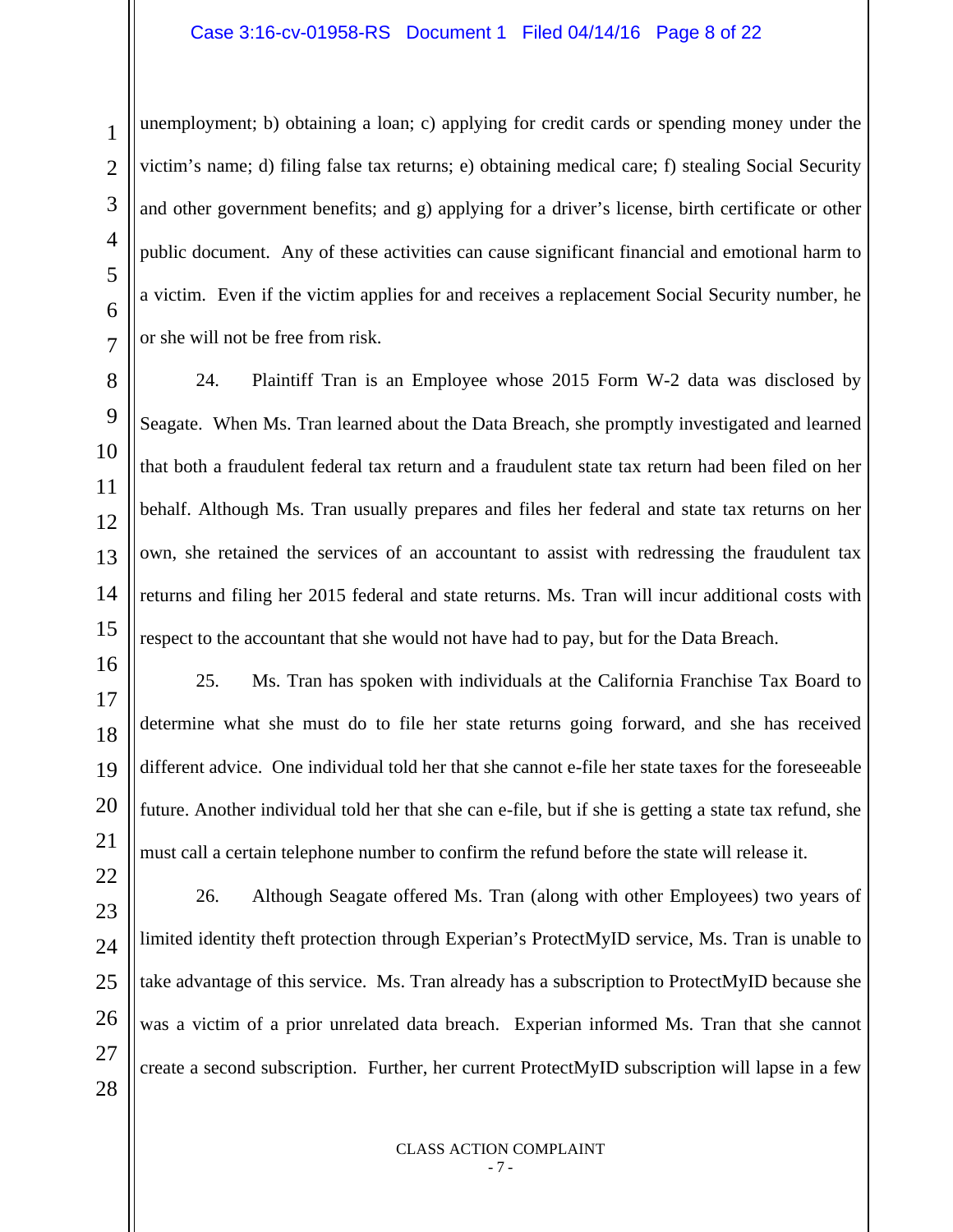#### Case 3:16-cv-01958-RS Document 1 Filed 04/14/16 Page 9 of 22

months' time – but not until after the deadline for signing up for the Seagate sponsored ProtectMyID service. Ms. Tran is effectively unable to obtain any relief from Seagate.

1

2

3

4

5

6

7

8

9

10

11

27. Plaintiff Everett Castillo is an Employee whose 2015 Form W-2 data was disclosed by Seagate. Plaintiff Linda Castillo is Mr. Castillo's wife. Soon after learning of the Data Breach, the Castillos investigated whether false tax returns had been filed on their behalf. They learned that a fraudulent joint federal tax return had been filed on their behalf. The fraudulent tax returns contained both Mr. Castillo's Social Security number and Ms. Castillo's Social Security number. Ms. Castillo, however, had not worked for Seagate or one of its affiliates and did not receive a Form W-2 from Seagate.

12 13 14 15 16 17 18 19 20 21 22 23 28. The Castillos have spent many hours attempting to have the fraudulent tax return withdrawn and investigating what steps they should take in response to the Data Breach. The Castillos have been informed by the California Franchise Tax Board that they cannot not e-file their state tax return. The Castillos are considering purchasing an identity theft protection service that will provide real-time monitoring of their accounts and Social Security number. Although Seagate has offered Mr. Castillo two years of limited identity theft protection services, Seagate has not offered any protection to Ms. Castillo or offered to reimburse Ms. Castillo for any future identity theft and associated costs arising out of the Data Breach. Nor has Seagate offered to reimburse Ms. Castillo (or Mr. Castillo) for the time spent addressing the fraudulent tax return filed on their behalf.

24 25 26 29. In addition, Plaintiffs, Employees and Third Party Victims will be at risk of identity theft for the rest of their lives, requiring constant diligence and monitoring. Upon information and belief, other Employees have suffered harm as a result of the Data Breach in addition to fraudulent tax returns. Such harm includes, but is not necessarily limited to,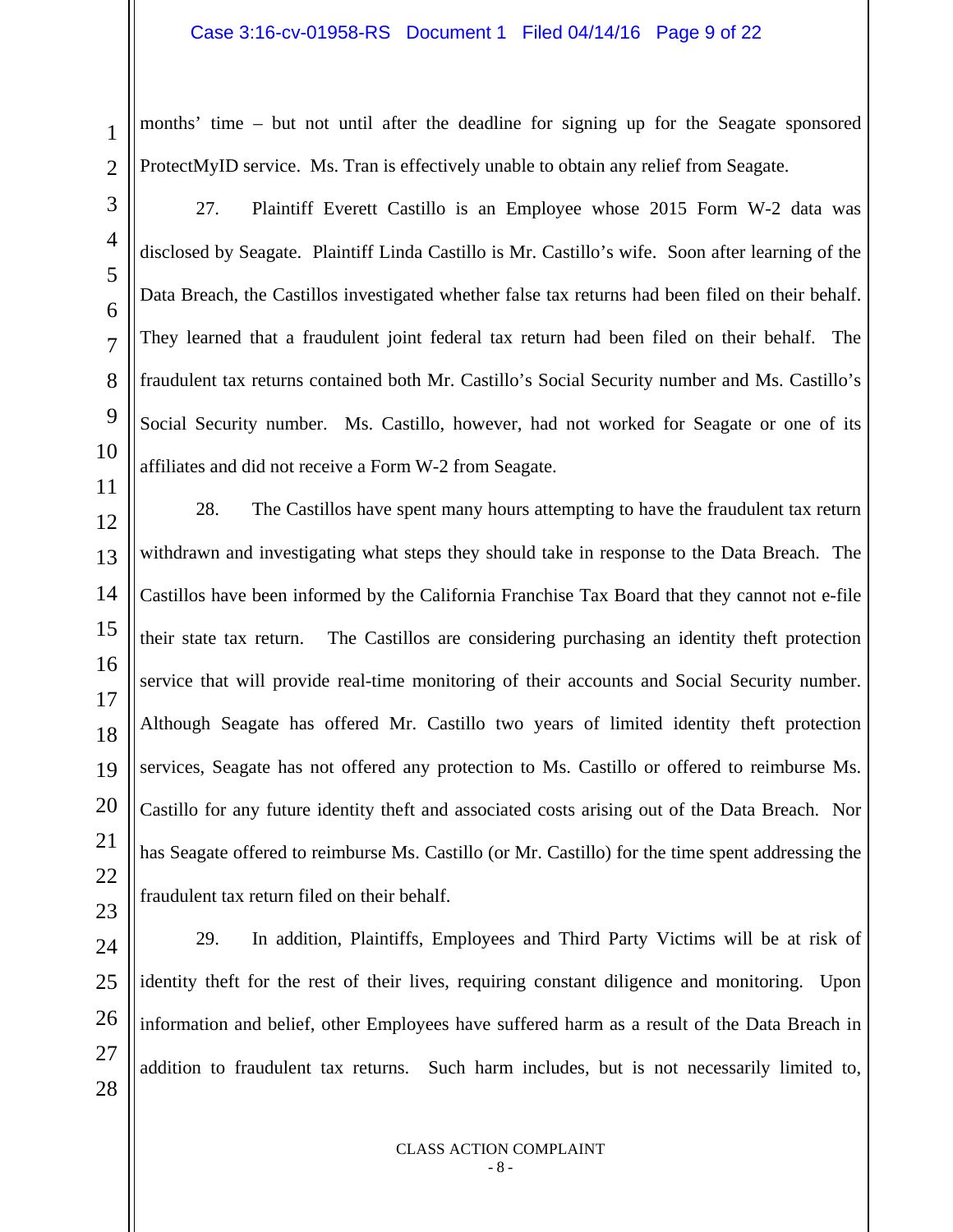Employees who learned that cybercriminals have obtained fraudulent lines of credit using their Social Security numbers.

## **Seagate's Inadequate Response to Protect the Employees**

30. Seagate has failed to provide adequate compensation for the Employees due to its negligence. Seagate has not offered any compensation to Third-Party Victims. To date, Seagate has offered Employees just two years of identity theft protection through the Experian ProtectMyID service. Even if an Employee accepts the ProtectMyID service, it will not provide Employees any compensation for the costs and burdens associated with the fraudulent tax returns that were filed prior to an Employee signing up for ProtectMyID. Seagate has not offered Employees any assistance in dealing with the IRS or state tax agencies. Nor has Seagate offered to reimburse Employees for the costs – current and future – incurred as a result of falsely filed tax returns.

31. The offered ProtectMyID service is inadequate to protect the Employees from the threats they face. It does nothing to protect *against* identity theft. Instead, it only provides a measure of assistance after identity theft has been discovered. For example, ProtectMyID only monitors Employees' *credit reports* – but fraudulent activity, such as the filing of a false tax return, may not appear at all on a credit report. ProtectMyID *does not* provide real time monitoring of Employees' credit cards and bank account statements. Employees must pay extra for that service. Although ProtectMyID offers up to \$1 million of identity theft insurance, the coverage afforded is limited and often duplicative of (or inferior to) basic protections provided by banks and credit card companies.

32. Many websites that rank identity protection services are critical of ProtectMyID. NextAdvisor ranks ProtectMyID at the bottom of comparable services, noting that it "lacks in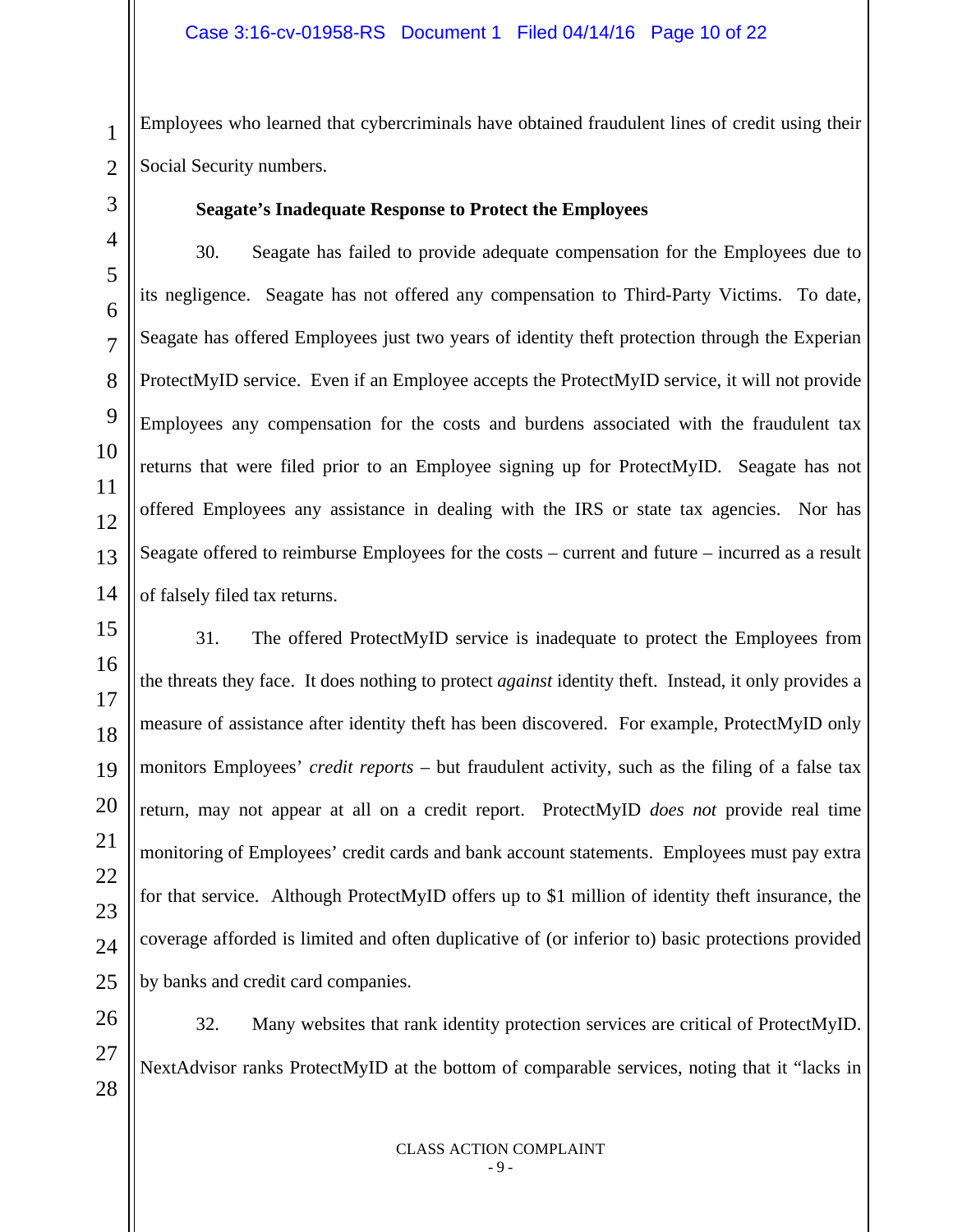protection; only includes Experian credit report monitoring; 7-day trial for \$1 with enrollment; credit score and other credit reports cost extra."<sup>4</sup> BestIDtheftCompanys.com ranks ProtectMyID at No 30 with a score of just 4.4 out of 10 (and a "User Score" of just 1.3).<sup>5</sup>

## **Class Action Allegations**

33. Plaintiffs bring these claims pursuant to Federal Rule of Civil Procedure 23 on behalf of classes of similarly situated persons, which they propose to be defined as follows:

a. **Nationwide Employee Class**: All current and former Seagate or Seagate affiliates' employees whose PII was compromised as a result of the Data Breach.

b. **California Employee Class**: All current and former Seagate or Seagate affiliates' employees who currently reside in California whose PII was compromised as a result of the Data Breach.

c. **Nationwide Third-Party Class**: All non-current or former Seagate or Seagate affiliates' employees whose PII was compromised as a result of the Data Breach, including but not limited to spouses, children or other individuals associated with Employees.

d. **California Third-Party Class**: All non-current or former Seagate or Seagate affiliates' employees residing in California whose PII was compromised as a result of the Data Breach, including but not limited to spouses, children or other individuals associated with Employees.

34. **Numerosity**. The proposed class and sub-classes contain thousands of individuals dispersed throughout the United States and throughout individual states. Joinder of all members is impracticable. Class members can be identified through Seagate's records.

l <sup>4</sup> "Identity Theft Protection Reviews & Prices," NextAdvisor.com. http://bit.ly/1UCnsRP. <sup>5</sup> "Experian ProtectMyID," bestidtesftcompanys.com. http://bit.ly/1Rh1YGy.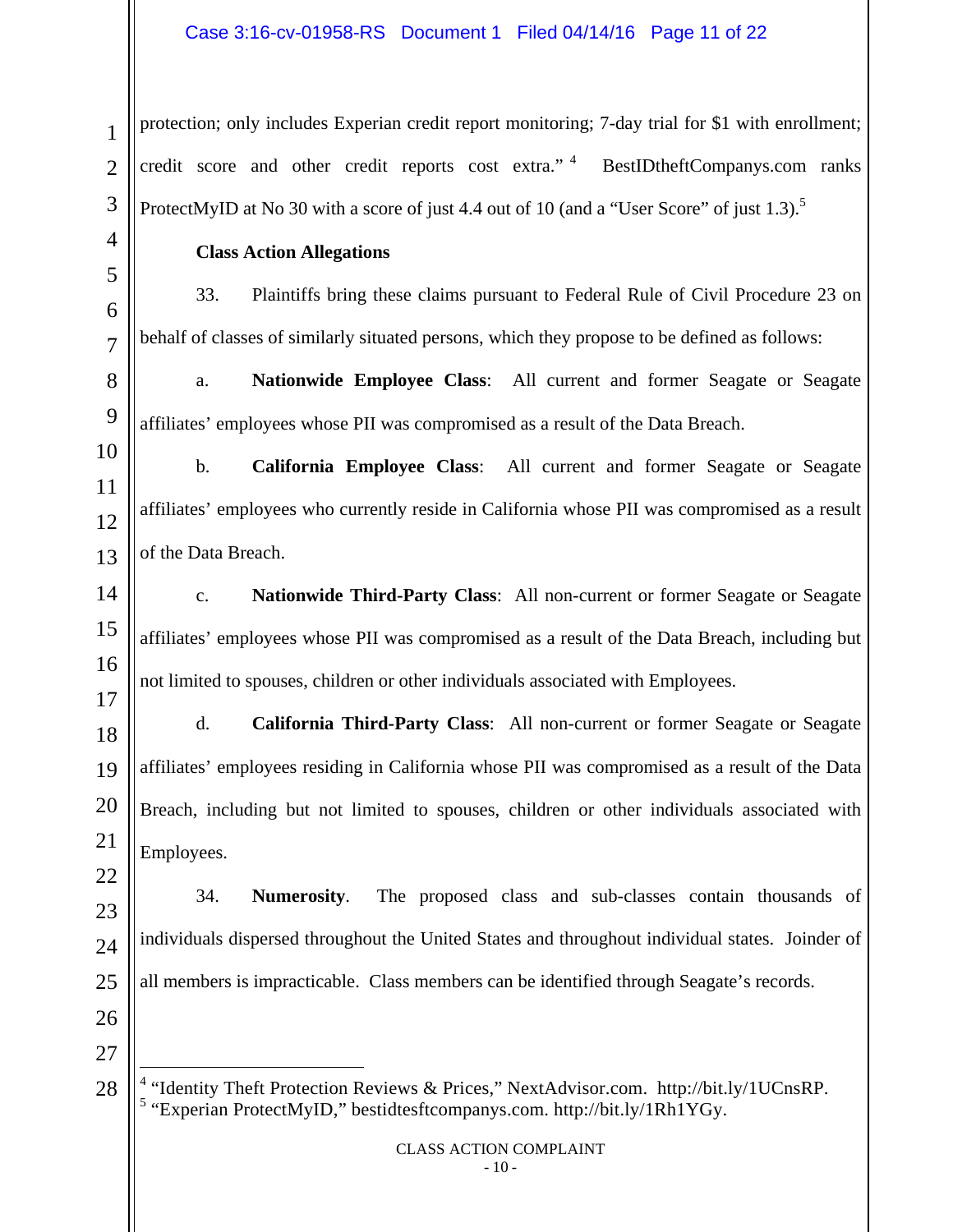1 2 3 4 5 6 7 8 9 10 11 12 13 14 15 16 17 18 19 20 21 22 23 24 25 26 27 28 35. **Commonality**. Common questions of fact and law exist for each cause of action and predominate over questions affecting only individual class members. Common questions include: a. Whether and to what extent Seagate had a duty to protect the class members' PII; b. Whether Seagate breached its duty to protect the class members' PII; c. Whether Seagate disclosed PII of the Nationwide Third-Party Class and the California Third-Party Class. d. Whether Seagate timely, accurately, and adequately informed class members that their PII had been compromised; e. Whether class members are entitled to actual damages and/or statutory damages; and f. Whether class members are entitled to injunctive relief. 36. **Typicality**. Plaintiffs' claims are typical of the claims of members of the proposed classes because, among other things, Plaintiffs and class members sustained similar injuries as a result of Seagate's uniform wrongful conduct; Seagate owed the same duty to each class member; and their legal claims arise from the same conduct by Seagate. 37. **Adequacy**. Plaintiffs will fairly and adequately protect the interests of the proposed classes. Their interests do not conflict with the class members' interests. Plaintiffs have retained class counsel experienced in class action litigation to prosecute this case on behalf of the classes. 38. **Rule 23(b)(3)**. In addition to satisfying the prerequisites of Rule 23(a), Plaintiffs satisfy the requirements for maintaining a class action under Rule  $23(b)(3)$ . Common questions of law and fact predominate over any questions affecting only individual class members and a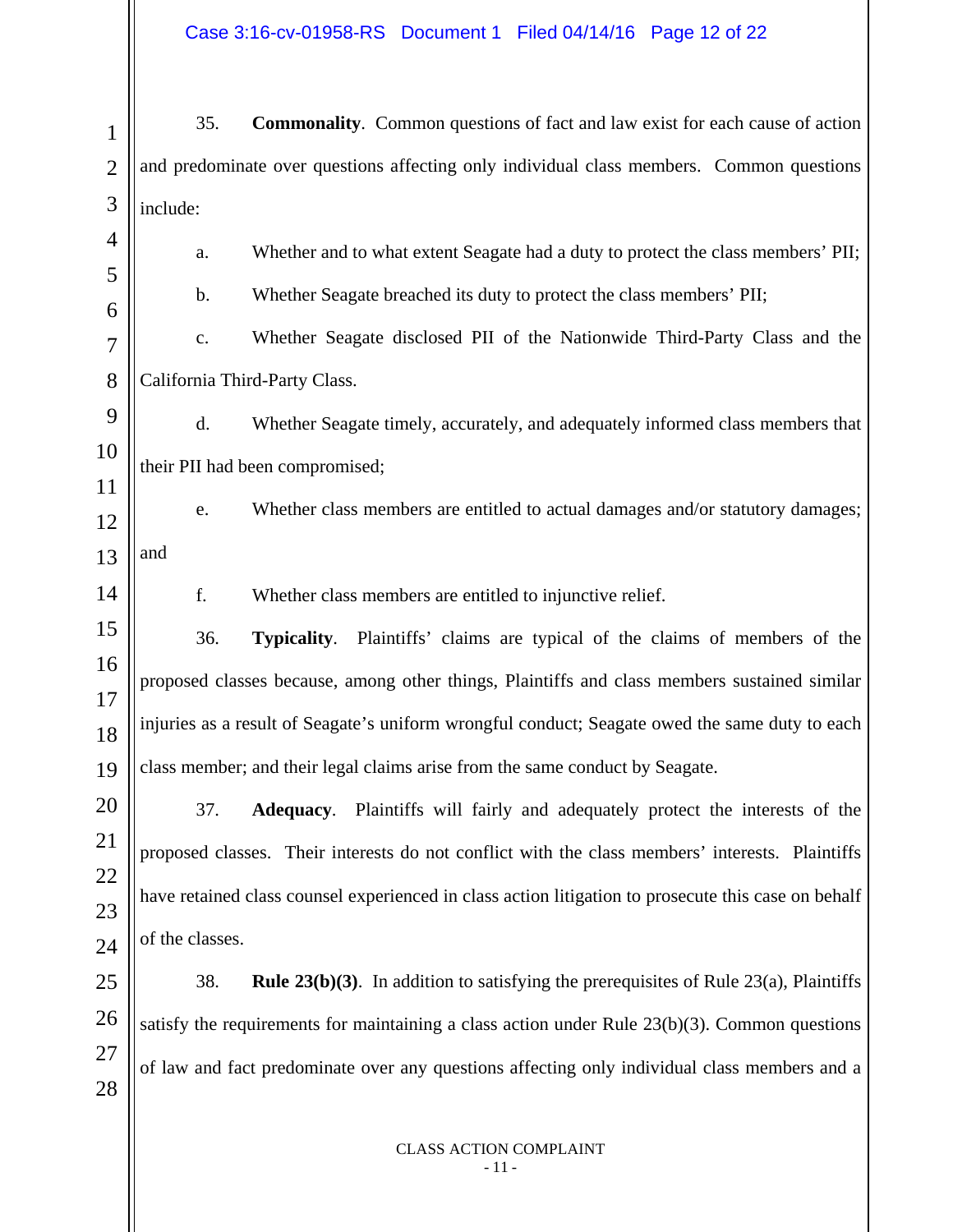class action is superior to individual litigation. The amount of damages available to individual class members is insufficient to make litigation addressing Seagate's conduct economically feasible in the absence of the class action procedure. Individualized litigation also presents a potential for inconsistent or contradictory judgments, and increases the delay and expense to all parties and the court system presented by the legal and factual issues of the case. By contrast, the class action device presents far fewer management difficulties and provides the benefits of a single adjudication, economy of scale, and comprehensive supervision by a single court.

39. **Rule 23(b)(2)**. Plaintiffs also satisfy the requirements for maintaining a class action under Rule  $23(b)(2)$ . Seagate has acted or refused to act on grounds that apply generally to the proposed classes, making final declaratory or injunctive relief appropriate with respect to the proposed classes as a whole.

40. **Rule 23 (c)(4)**. Plaintiffs also satisfy the requirements for maintaining a class action under Rule 23(c)(4). The claims of class members are composed of particular issues that are common to all class members and capable of class wide resolution that will significantly advance the litigation.

## **CAUSES OF ACTION**

**FIRST CAUSE OF ACTION**  (Negligence)

41. Plaintiffs reallege and incorporate by reference all prior allegations as if fully set forth herein.

42. This cause of action is brought on behalf of all of the sub-classes.

43. The Employees are or were employed by Seagate and were issued a 2015 Form W-2 from Seagate or for whom Seagate had 2015 Form W-2 data. As a condition of their employment, the Employees were obligated to provide Seagate with certain PII, including their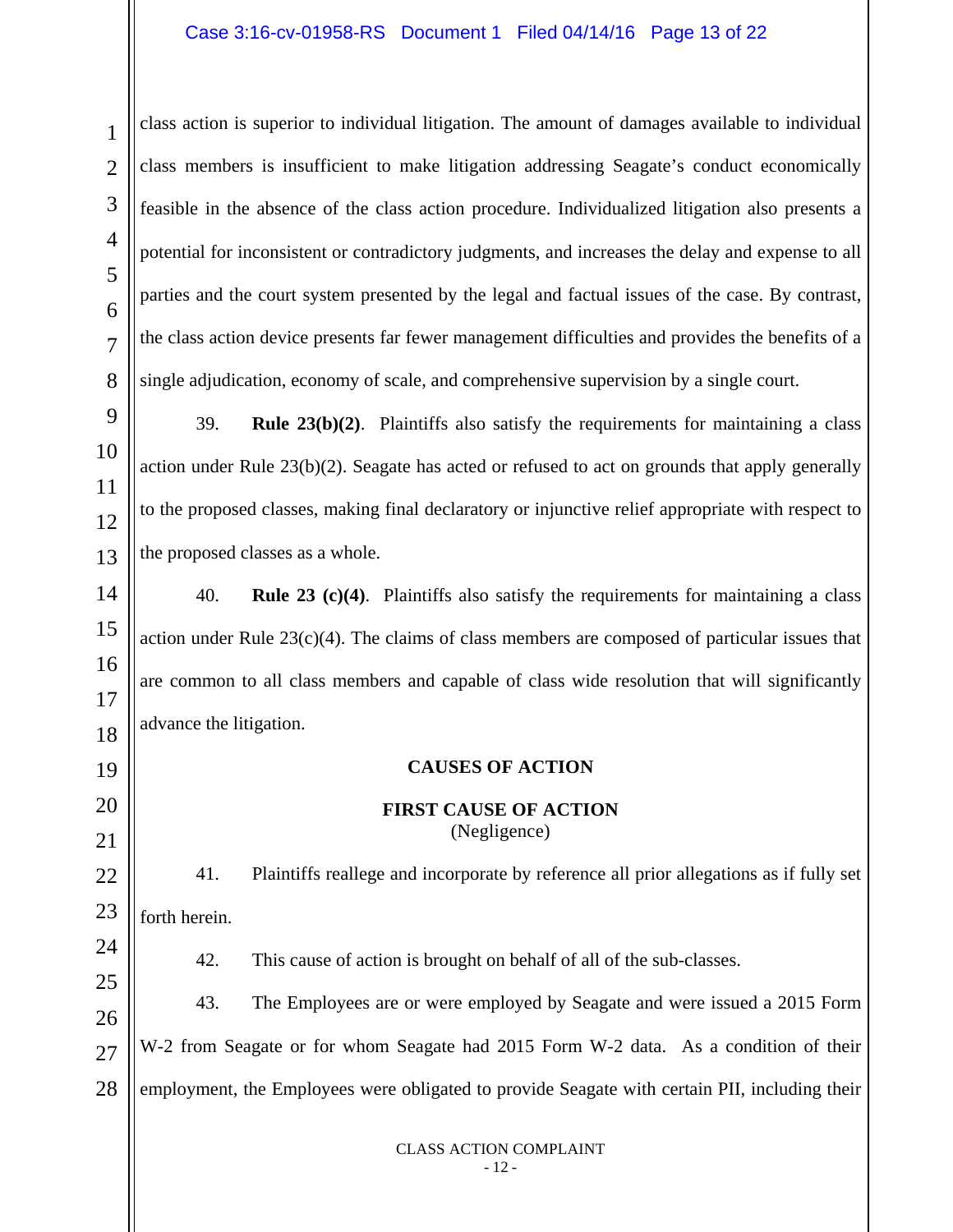#### Case 3:16-cv-01958-RS Document 1 Filed 04/14/16 Page 14 of 22

names, addresses, and Social Security numbers. In addition, the Employees provided Seagate with PII of other individuals, such as their spouses and children. Such information was provided, *inter alia*, as information concerning beneficiaries for retirement plans, health insurance coverage or other insurance plans.

44. Seagate had full knowledge of the sensitivity of the PII and the types of harm that Plaintiffs and class members could and would suffer if the PII were wrongfully disclosed. Seagate had a duty to Plaintiffs and each class member to exercise reasonable care in holding, safeguarding and protecting that information. Plaintiffs and the class members were the foreseeable victims of any inadequate safety and security practices. Plaintiffs and the other class members had no ability to protect their data that was in Seagate's possession.

45. Seagate's duty to the Plaintiffs and other class members included, *inter alia*, establishing processes and procedures to protect the PII from wrongful disclosure and training employees who had access to the PII as to those processes and procedures. Seagate is a significant player in the technology industry, and Seagate, its officers, directors and management are all well aware of the risks associated with the wrongful disclosure of PII and the threats to PII posed by hackers, scammers, and other cybercriminals.

46. In addition, Seagate had a duty to timely and adequately disclose to Plaintiffs and the other class members that their PII had been compromised. Such timely disclosure was necessary to allow Plaintiffs and the other class members to (i) purchase identity protection services; (ii) monitor their bank accounts, credit cards and other financial accounts; and (iii) take other steps to protect against identity theft and the fraudulent use of their PII by third parties.

1

2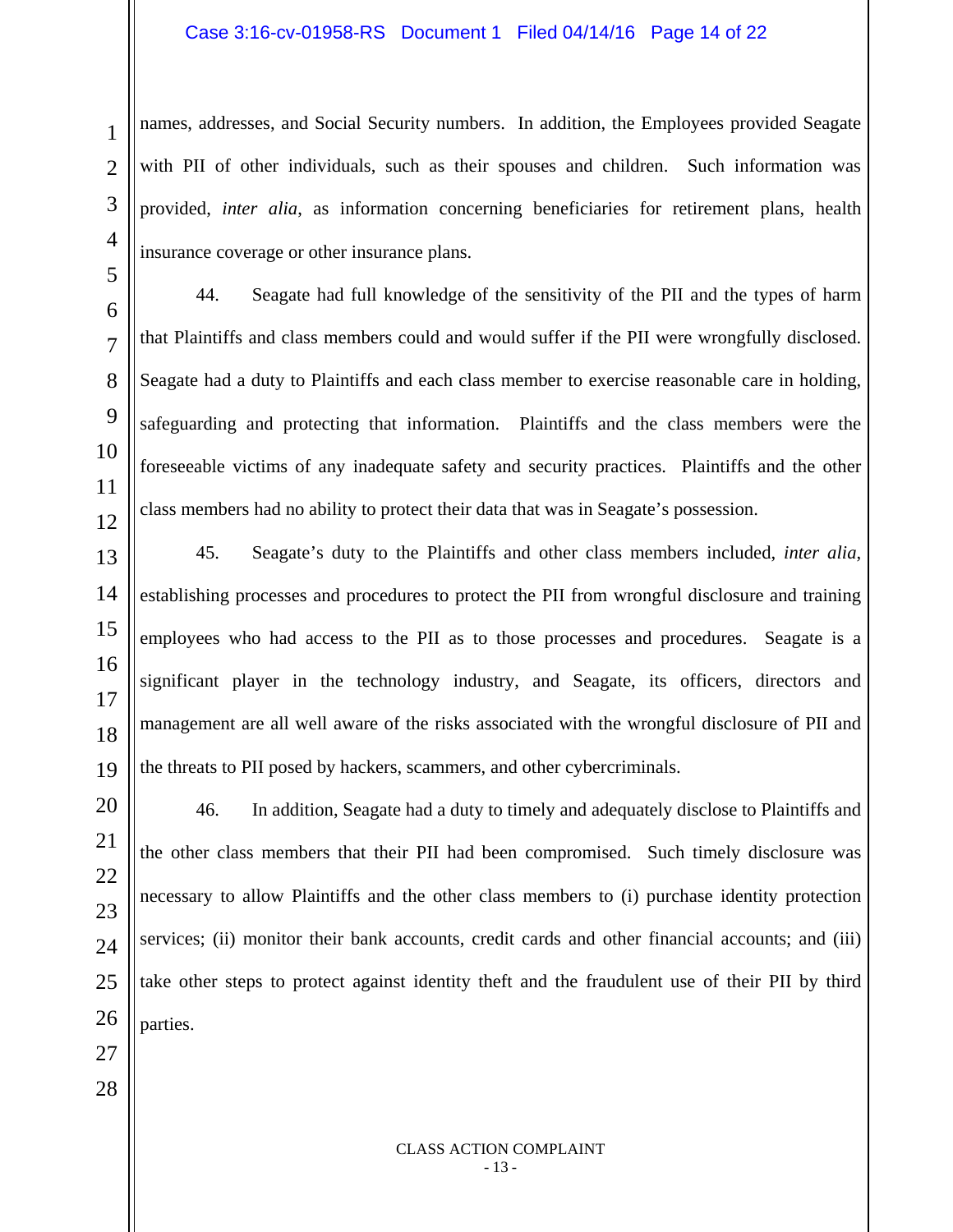47. Seagate admitted that Plaintiffs' and the other class members' PII was wrongfully disclosed as a result of the Data Breach. Seagate further admitted that the Data Breach was the result of Seagate's "human error and lack of vigilance, and [that it] could have been protected."

48. As a result of Seagate's negligence, Plaintiffs and the class members have suffered and will continue to suffer damages and injury including, but not necessarily limited to: a) out-of-pocket costs associated with addressing false tax returns filed with the IRS and state tax agencies; b) increased future out of pocket costs in connection with preparing and filing tax returns; c) out-of-pocket costs associated with procuring identity protection and restoration services; d) in the event of future identity theft, out-of-pocket costs associated with repairing credit, reversing fraudulent charges, and other harms; and e) lost productivity and enjoyment as a result of time spent monitoring, addressing and correcting future consequences of the Data Breach.

49. Seagate breached its duty to Plaintiffs and the class members by failing to maintain proper security measures, policies and procedures, and training. Seagate failed timely to notify Plaintiffs and the class members of the Data Breach. Plaintiffs and the class members have been harmed as a direct and proximate result of Seagate's negligence. Plaintiffs and the class members will continue to be harmed as a direct and proximate result of Seagate's negligence.

50. Plaintiffs and the class members are entitled to money damages for all out-ofpocket costs caused by Seagate's negligence. Plaintiffs also seek reasonable attorneys' fees and costs under the applicable law, including Federal Rule of Civil Procedure 23 and California Code of Civil Procedure § 1021.5.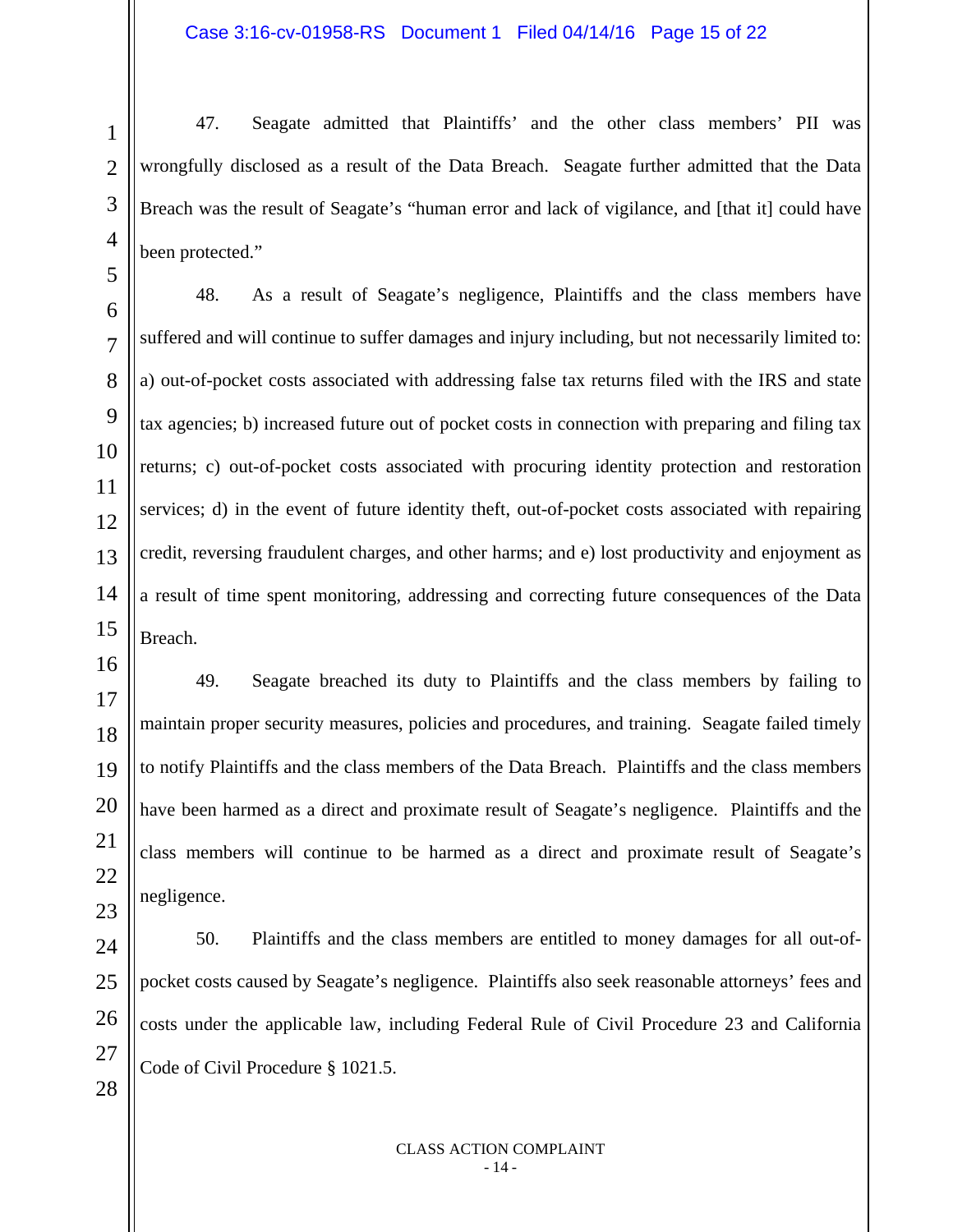**SECOND CAUSE OF ACTION** 

(Violation of Unfair Competition Law California Business and Professional Code Section 17200, *et seq.*)

51. Plaintiffs reallege and incorporate by reference all prior allegations as if fully set forth herein.

52. This cause of action is brought on behalf of all the classes.

53. Seagate engaged in unfair, unlawful and fraudulent business practices in violation of the Unfair Competition Law, Cal. Bus. & Prof. Code § 17200, *et seq.* ("UCL"). Seagate's acts, omissions and conduct constitute unfair, unlawful and fraudulent business practices under the UCL.

54. Seagate's practices were unlawful and in violation of Civil Code section 1798.81.5(b) because Seagate failed to take reasonable measures in protecting Plaintiffs' and the class members' PII.

55. Seagate's practices were also unlawful and in violation of Civil Code section 1798.82 because Seagate unreasonably delayed informing Plaintiffs and the class members about the breach of security after Seagate knew the breach occurred.

56. Seagate's acts, omissions, and conduct also constitute "unfair" business acts or practices because they offend public policy and constitute immoral, unethical, and unscrupulous activities that caused substantial injury, including to Plaintiffs and class members. The gravity of harm resulting from Seagate's conduct outweighs any potential benefits attributable to the conduct and there were reasonably available alternatives to further Seagate's legitimate business interests. Seagate's conduct also undermines public policy as reflected in statutes such as the Information Practices Act of 1977, Cal. Civ. Code § 1798, *et seq*., and the California Customer Records Act, which were enacted to protect individuals' personal data and ensure that entities who solicit or are entrusted with personal data use reasonable security measures

> CLASS ACTION COMPLAINT - 15 -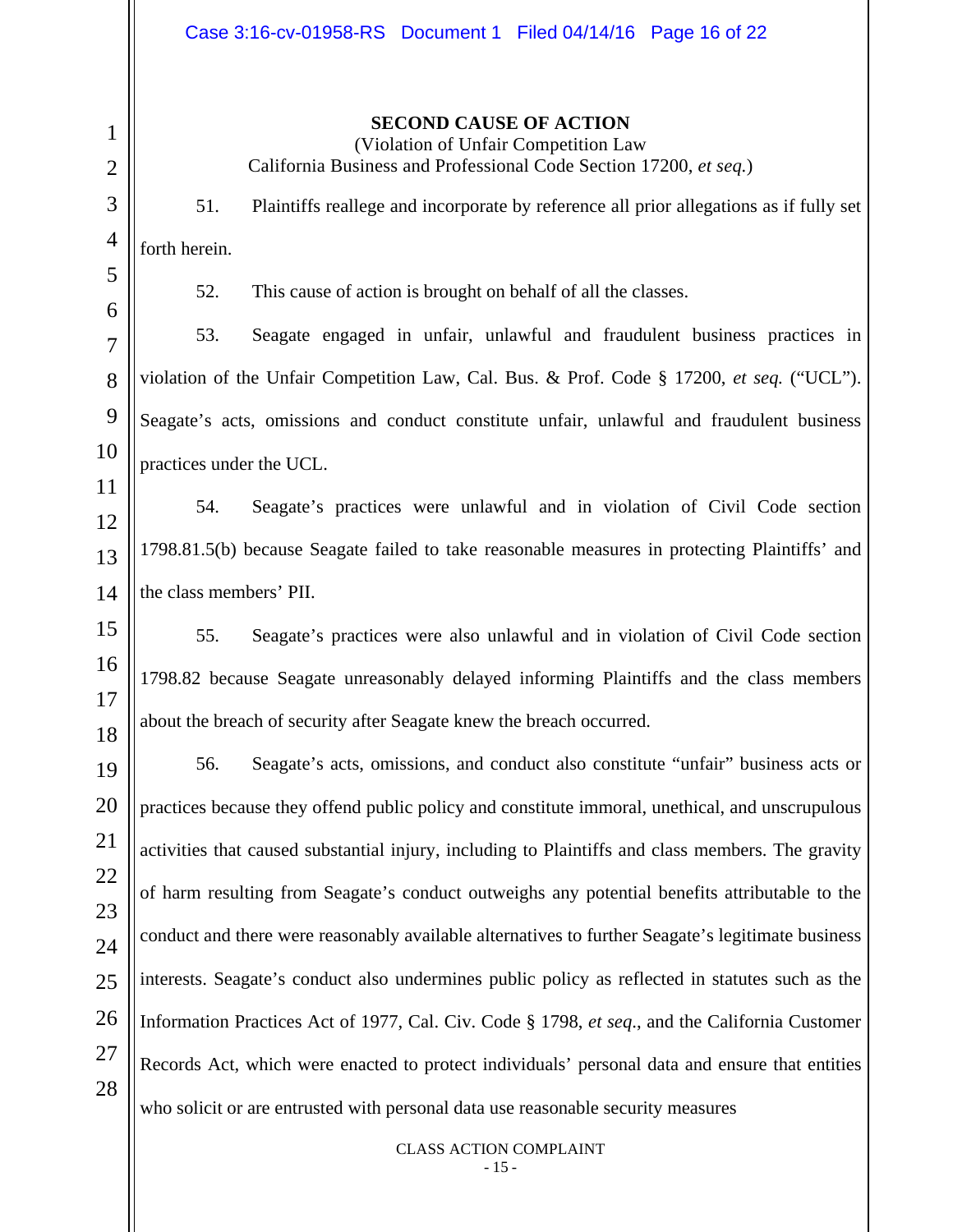57. Seagate had exclusive knowledge about the extent of the Data Breach, including during the days and weeks following the Data Breach.

58. But for Seagate's misrepresentations and omissions, Plaintiffs and the class members would not have provided the PII that they provided to Seagate or would have insisted that their PII be more securely protected and removed from Seagate's systems promptly after their employment ended. They also would have taken additional steps to protect their identities and to protect themselves from the sort of harm that could flow from Seagate's lax security measures. But for Seagate's misrepresentations and omissions, Plaintiffs and the class members would not be experiencing identity theft, identity fraud, and/or the increased risk of harm they are now facing, as a result of the Data Breach. But for the fact that Seagate sat on information regarding the Data Breach, rather than immediately disclosing it, Plaintiffs and the class members would have taken more immediate steps to protect their identities and they would have been able to minimize the harm they have suffered as a result of the Data Breach.

59. As a direct and proximate result of Seagate's unlawful, unfair, and fraudulent business practices as alleged herein, Plaintiffs and members of the classes have suffered injury in fact. Plaintiffs and the classes have been injured in that their personal and financial PII has been compromised, subject to identity theft, identity fraud, and/or is at risk for future identity theft and fraudulent activity on their financial accounts. Class members have also lost money and property that would not have been lost but for Seagate's unlawful and unfair conduct.

60. As a direct and proximate result of Seagate's unlawful, unfair, and fraudulent business practices as alleged herein, Plaintiffs and class members already suffer from identity theft, identity and financial fraud, and/or a continuing increased risk of identity theft and financial and medical fraud due to the compromise, publication, and/or unauthorized use of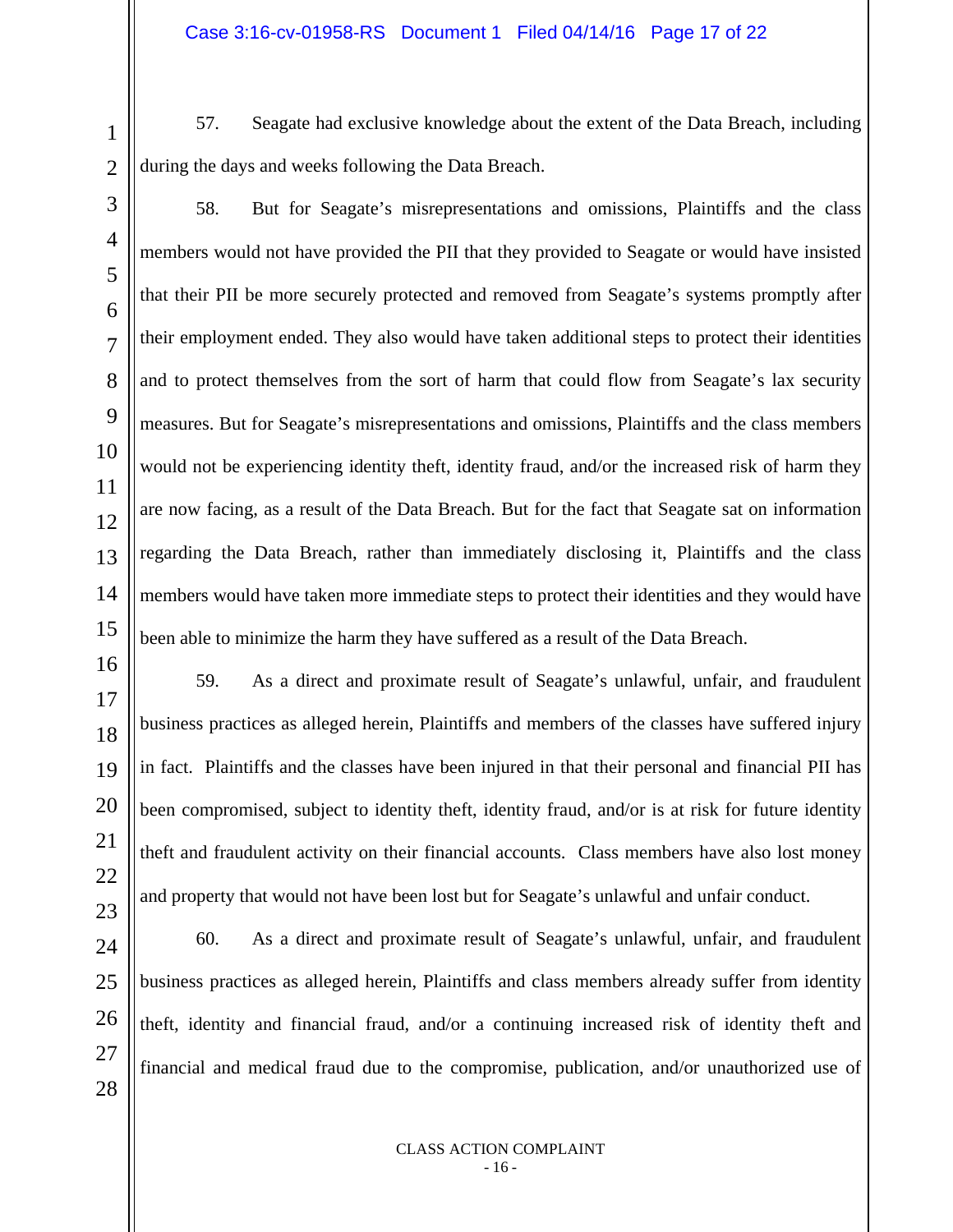1 2 3 4 5 6 7 8 9 10 11 12 13 14 15 16 17 18 19 20 21 22 23 24 25 26 their financial PII. Plaintiffs and the class members have also been injured by, among other things: (1) the loss of the opportunity to control how their PII is used; (2) the diminution in the value and/or use of their PII entrusted to Seagate for the purpose of deriving employment from Seagate and with the expectation that Seagate would safeguard their PII against theft and not allow access and misuse of their PII by others; (3) the compromise, publication, and/or theft of their PII; (4) out-of-pocket costs associated with the prevention, detection, and recovery from identity theft and/or unauthorized use of financial and medical accounts; (5) lost opportunity costs associated with effort expended and the loss of productivity from addressing and attempting to mitigate the actual and future consequences of the breach, including but not limited to efforts spent researching how to prevent, detect, contest and recover from identity and health care/medical data misuse; (6) costs associated with the ability to use credit and assets frozen or flagged due to credit misuse, including complete credit denial and/or increased costs to use credit, credit scores, credit reports and assets; (7) unauthorized use of compromised PII to open new financial and/or health care or medical accounts; (8) tax fraud and/or other unauthorized charges to financial, health care or medical accounts and associated lack of access to funds while proper information is confirmed and corrected; (9) the continued risk to their PII and the PII of their family members and designated beneficiaries of employment-related benefits through Seagate, which remain in Seagate's possession and are subject to further breaches so long as Seagate fails to undertake appropriate and adequate measures to protect the PII in its possession; and (10) future costs in terms of time, effort and money that will be expended to prevent, detect, contest, and repair the impact of the PII compromised as a result of the Data Breach for the remainder of the Plaintiffs' and the class members' lives and the lives of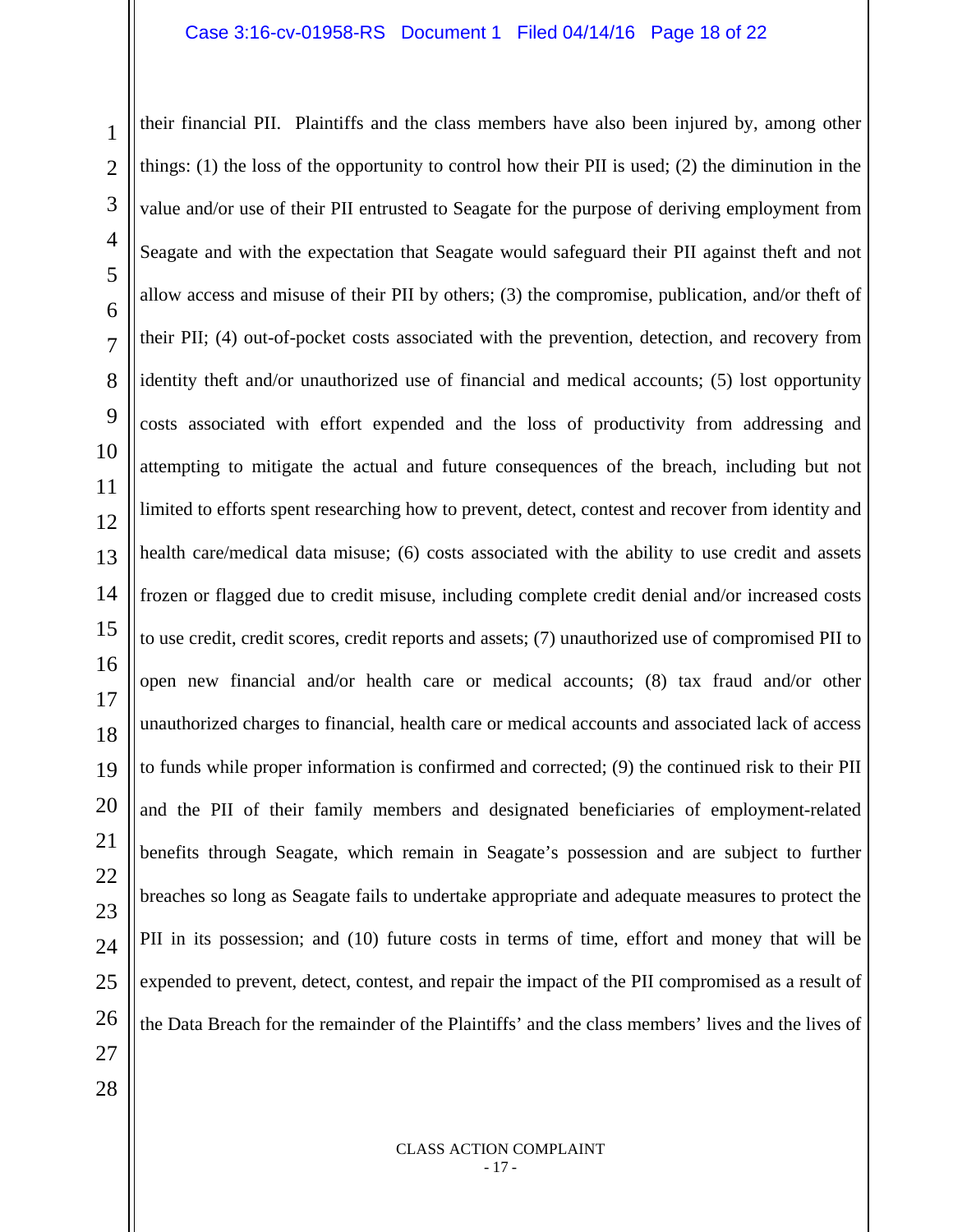2 their families and their designated beneficiaries of employment-related benefits through Seagate.

3 4 5 6 7 8 9 10 11 12 13 61. As a result of Seagate's violations of the UCL, Plaintiffs and the class members are entitled to injunctive relief, including, but not limited to an order that Seagate: (1) engage third party security auditors/penetration testers as well as internal security personnel to conduct testing consistent with prudent industry practices, including simulated attacks, penetration tests, and audits on Seagate's systems on a periodic basis; (2) engage third party security auditors and internal personnel to run automated security monitoring consistent with prudent industry practices; (3) audit, test, and train its security personnel regarding any new or modified procedures; (4) purge, delete and destroy, in a secure manner, employee data not necessary for its business operations; (5) conduct regular database scanning and security checks consistent with prudent industry practices; (6) periodically conduct internal training and education to inform internal security personnel how to identify and contain a breach when it occurs and what to do in response to a breach consistent with prudent industry practices; (7) receive periodic compliance audits by a third party regarding the security of the computer systems Seagate uses to store the PII of its current and former employees; (8) meaningfully educate its current and former employees about the threats they face as a result of the loss of their PII to third parties, as well as the steps they must take to protect themselves; and (9) provide ongoing identity theft protection, monitoring, and recovery services to Plaintiffs and class members, as well as to their dependents and designated beneficiaries of employment-related benefits through Seagate.

62. Because of Seagate's unlawful, unfair, and fraudulent business practices, Plaintiffs and the class members are entitled to relief, including attorneys' fees and costs, restitution, declaratory relief, and a permanent injunction enjoining Seagate from its unlawful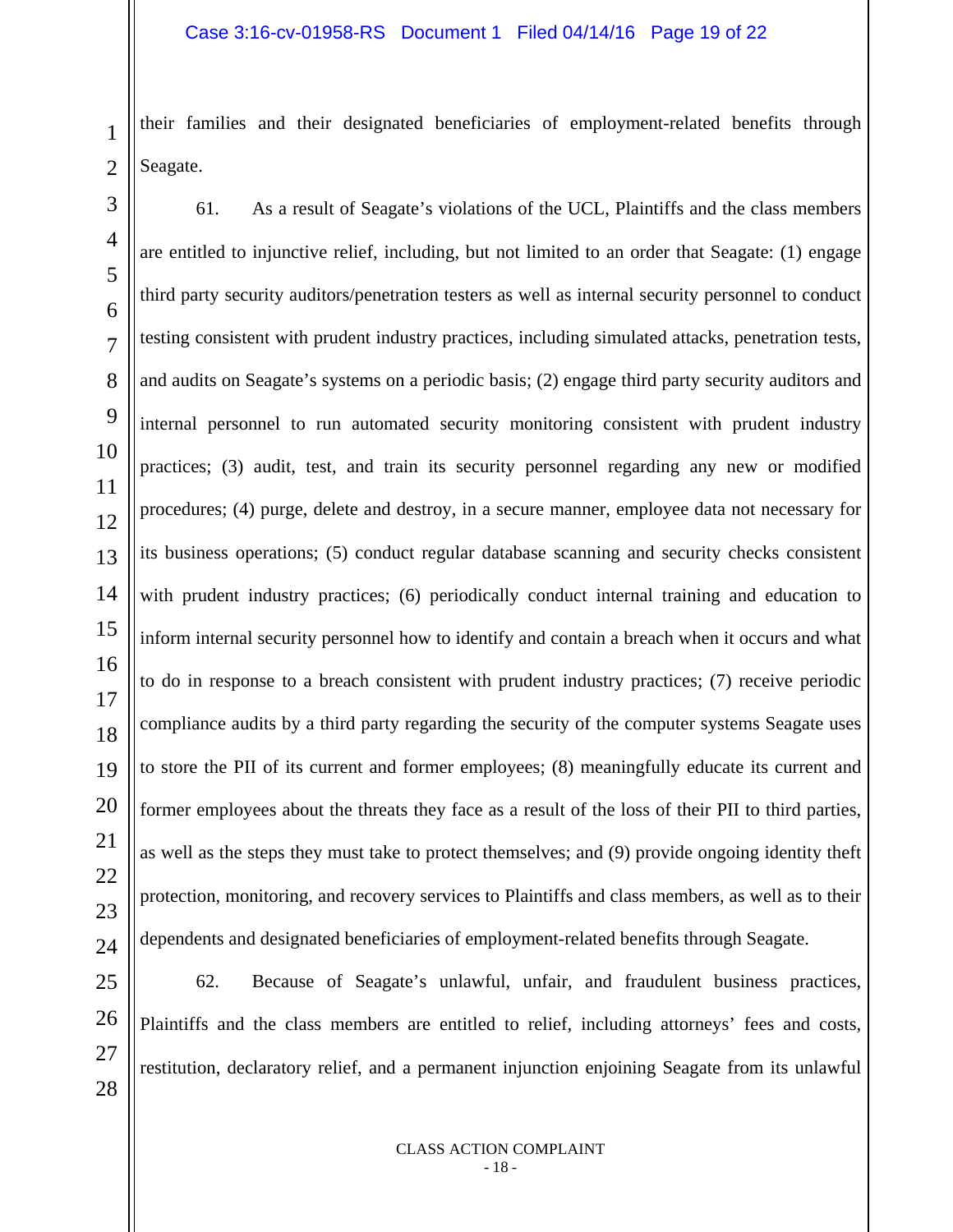and unfair practices. Plaintiffs also seek reasonable attorneys' fees and costs under applicable law including Federal Rule of Civil Procedure 23 and California Code of Civil Procedure § 1021.5

#### **THIRD CAUSE OF ACTION**  (Declaratory Judgment)

63. Plaintiffs reallege and incorporate by reference all prior allegations as if fully set forth herein.

64. This cause of action is brought on behalf of all the classes.

65. As set forth above, Plaintiffs and the class members have valid claims against Seagate for negligence and violations of the UCL. An actual controversy has arisen in the wake of Seagate's Data Breach regarding Seagate's current obligations to provide reasonable data security measures to protect the PII of Plaintiffs and the class members.

66. Plaintiffs thus seek a declaration that to comply with its existing obligations, Seagate must implement specific additional, prudent industry security practices, as outlined below, to provide reasonable protection and security to the PII of Plaintiffs and the class members. Specifically, Plaintiffs and the class members seek a declaration that (a) Seagate's existing security measures do not comply with its obligations, and (b) that to comply with its obligations, Seagate must implement and maintain reasonable security measures on behalf of Plaintiffs and the Nationwide Class, including, but not limited to: (1) engaging third party security auditors/penetration testers as well as internal security personnel to conduct testing consistent with prudent industry practices, including simulated attacks, penetration tests, and audits on Seagate's systems on a periodic basis; (2) engaging third party security auditors and internal personnel to run automated security monitoring consistent with prudent industry practices; (3) auditing, testing, and training its security personnel regarding any new or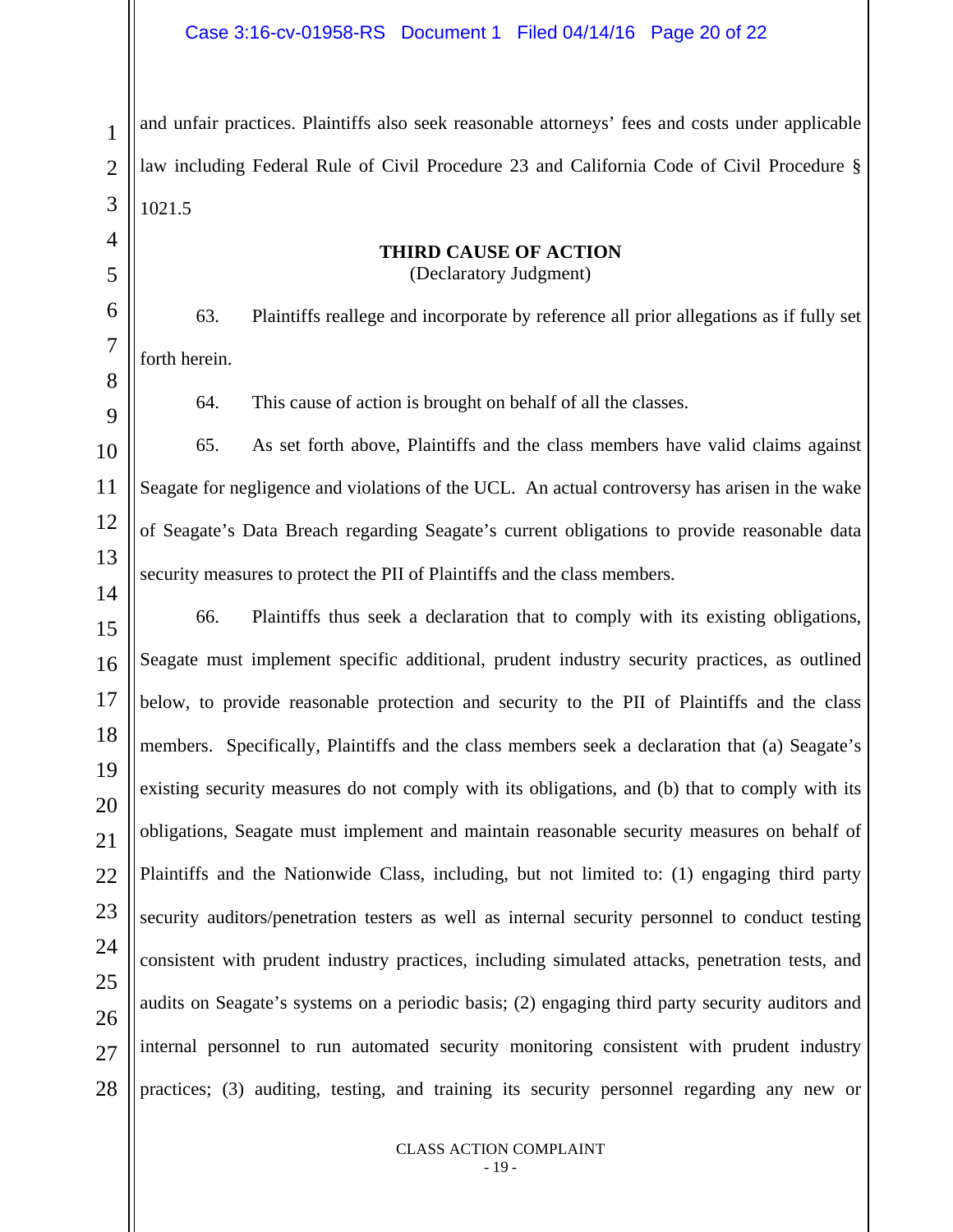## Case 3:16-cv-01958-RS Document 1 Filed 04/14/16 Page 21 of 22

2 modified procedures; (4) purging, deleting and destroying, in a secure manner, employee data not necessary for its business operations; (5) conducting regular database scanning and security checks consistent with prudent industry practices; (6) periodically conducting internal training and education to inform internal security personnel how to identify and contain a breach when it occurs and what to do in response to a breach consistent with prudent industry practices; (7) receiving periodic compliance audits by a third party regarding the security of the computer systems Seagate uses to store the personal information of its current and former employees; (8) meaningfully educating its current and former employees about the threats they face as a result of the loss of their PII to third parties, as well as the steps they must take to protect themselves; and (9) providing ongoing identity theft protection, monitoring, and recovery services to Plaintiffs and class members, as well as to their dependents and designated beneficiaries of employment-related benefits through Seagate.

67. Each Plaintiff and class member is entitled to a declaration of rights providing that Seagate is obligated, pursuant to terms established by the Court, to reimburse said individuals for any and all future harm caused by the Data Breach.

#### **PRAYER FOR RELIEF**

Plaintiffs, on behalf of themselves and on behalf of the proposed classes, request that the Court:

a. Certify this case as a class action, appoint Plaintiffs as class representatives and appoint Plaintiffs' counsel to represent the classes;

b. Find that Seagate breached its duty to safeguard and protect Plaintiffs' and the class members' PII which was compromised in the Data Breach;